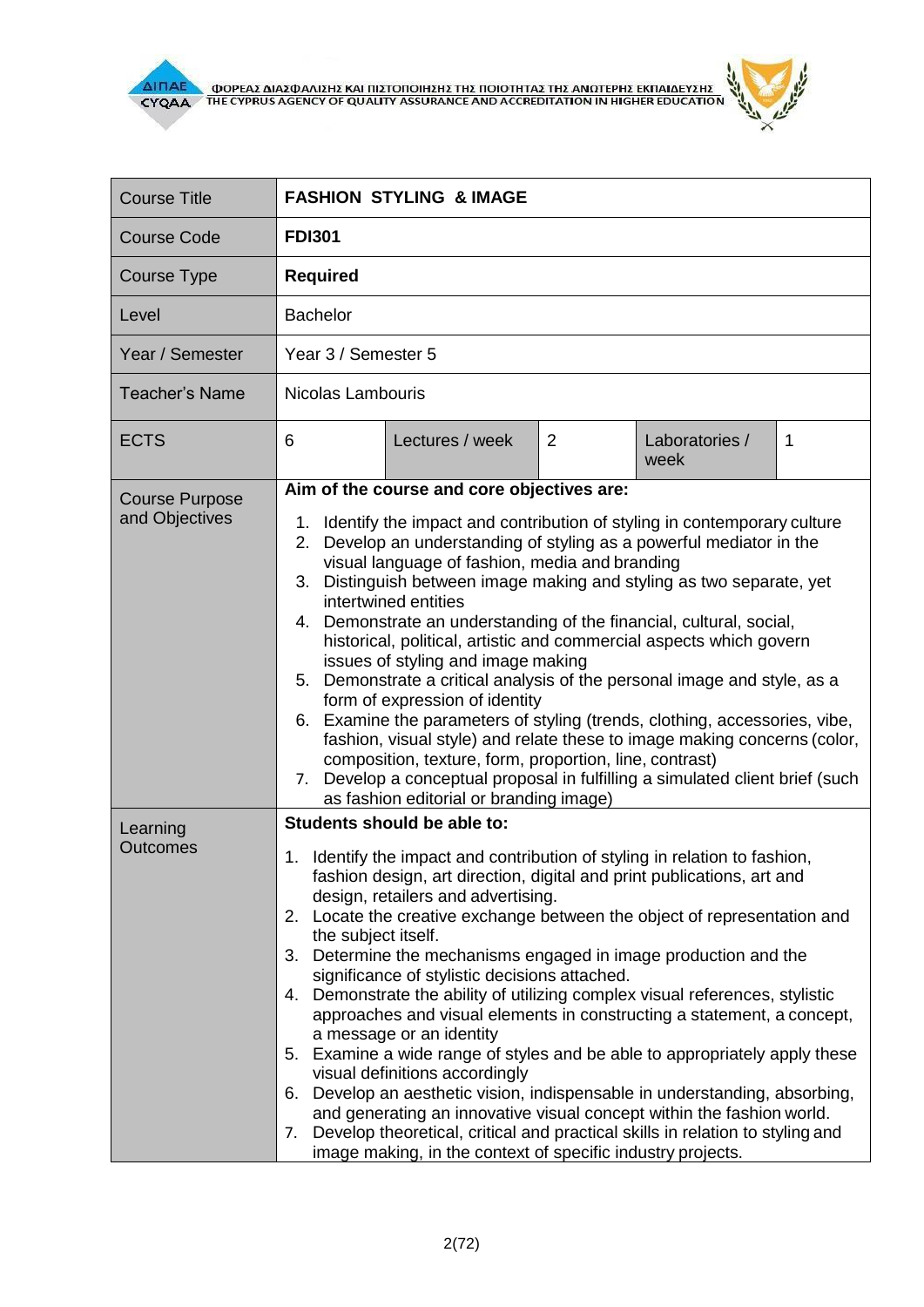$\mathbf{r}$ 



| Prerequisites           | None                                                                                                                                                                                                                                                                                                                                                                                                                                                                                                                                                                                                                                                                                                                                                                                                                                                                                                                                                                                                                                                                                                                                                                                                                                                                                                                                                                                                                                                                                                                                                                                                                                                                                                                                                                                                                                                                                                                                                                                                                                                                                                                                                                                                                                                                                                                                                 | Required                                                 | None                                                                  |  |
|-------------------------|------------------------------------------------------------------------------------------------------------------------------------------------------------------------------------------------------------------------------------------------------------------------------------------------------------------------------------------------------------------------------------------------------------------------------------------------------------------------------------------------------------------------------------------------------------------------------------------------------------------------------------------------------------------------------------------------------------------------------------------------------------------------------------------------------------------------------------------------------------------------------------------------------------------------------------------------------------------------------------------------------------------------------------------------------------------------------------------------------------------------------------------------------------------------------------------------------------------------------------------------------------------------------------------------------------------------------------------------------------------------------------------------------------------------------------------------------------------------------------------------------------------------------------------------------------------------------------------------------------------------------------------------------------------------------------------------------------------------------------------------------------------------------------------------------------------------------------------------------------------------------------------------------------------------------------------------------------------------------------------------------------------------------------------------------------------------------------------------------------------------------------------------------------------------------------------------------------------------------------------------------------------------------------------------------------------------------------------------------|----------------------------------------------------------|-----------------------------------------------------------------------|--|
| <b>Course Content</b>   | Introduction to Styling: an investigation of Styling as this is applied in<br>1.<br>fashion, art direction, media and popular culture. Styling will be<br>investigated as a powerful visual tool in communication and<br>contemporary culture. Issues of historical representation, fashion and<br>styling, media institutions, visual self-representation and power, will be<br>analyzed through a series of visual examples.<br>2. The relationship between Styling and Image: an in-depth analysis on<br>the distinct mechanisms involved in Image Making and Styling. The<br>course initiates the exploration of color, texture, form, proportion, and<br>available visual mediums in the production of an image; while at the<br>same time issues of communication, symbolism, style and historical<br>visual context are analyzed in correlation to the single image. The image<br>then, is examined and discussed in relation to style and style concept.<br>The course explores the concept of changing or shifting the 'reading' of<br>an image through the use of garments, fashion design, accessories,<br>visual style and vocabulary, and their contextual significance.<br>3. An examination and study of a wide range of stylistic manifestations -<br>urban street style, haute couture, magazines, fashion and advertising<br>photography, music and music video, film, art, social media etc.- and the<br>impact of styling and image in relation to market and consumer needs.<br>An in-depth analysis of how the expression of style is also an indicator of<br>technological, cultural, social, political and financial parameters.<br>4. Styling and Image Projection. Examination of the imagery of human<br>expression and its relationship to race, region, medium, social group and<br>brand imagery. The relevance of creating a stylistic approach for a<br>fashion brand through the careful construction of identity and<br>personality.<br>5. Styling and Image Making: from concept to production. Issues to be<br>examined are: the formulation of a visual concept, the importance of<br>research, creating a mood board, searching for appropriate material and<br>set props, identify and apply trends and production considerations. The<br>use of styling and image in creating content for specific audience, |                                                          |                                                                       |  |
| Teaching<br>Methodology | The taught part of the course is delivered through lectures and visual<br>presentations. Extensive project briefing, analysis and visual examples are<br>part of the content. Through in-class practical design workshops and short<br>exercises, students are encouraged to experiment and expand their creative<br>vision. Group critiques of student's work allow for a thorough examination of<br>the class progress, whilst at the same time student receive acute feedback<br>on their work. Creative use of computer design software, along with<br>alternative creative methods and mediums (photography, sketching, drawing<br>etc.) students are further guided in developing their work. The e-learning site<br>of the course also is a vital tool in the course as besides the various<br>references available, the students can download presentations of lectures<br>from the class.                                                                                                                                                                                                                                                                                                                                                                                                                                                                                                                                                                                                                                                                                                                                                                                                                                                                                                                                                                                                                                                                                                                                                                                                                                                                                                                                                                                                                                                   |                                                          |                                                                       |  |
| <b>Bibliography</b>     | 9780813529042                                                                                                                                                                                                                                                                                                                                                                                                                                                                                                                                                                                                                                                                                                                                                                                                                                                                                                                                                                                                                                                                                                                                                                                                                                                                                                                                                                                                                                                                                                                                                                                                                                                                                                                                                                                                                                                                                                                                                                                                                                                                                                                                                                                                                                                                                                                                        | Twentieth Century. Rutgers University Press, 2001. ISBN: | 1. Arnold, R., Fashion, Desire and Anxiety: Image and Morality in the |  |